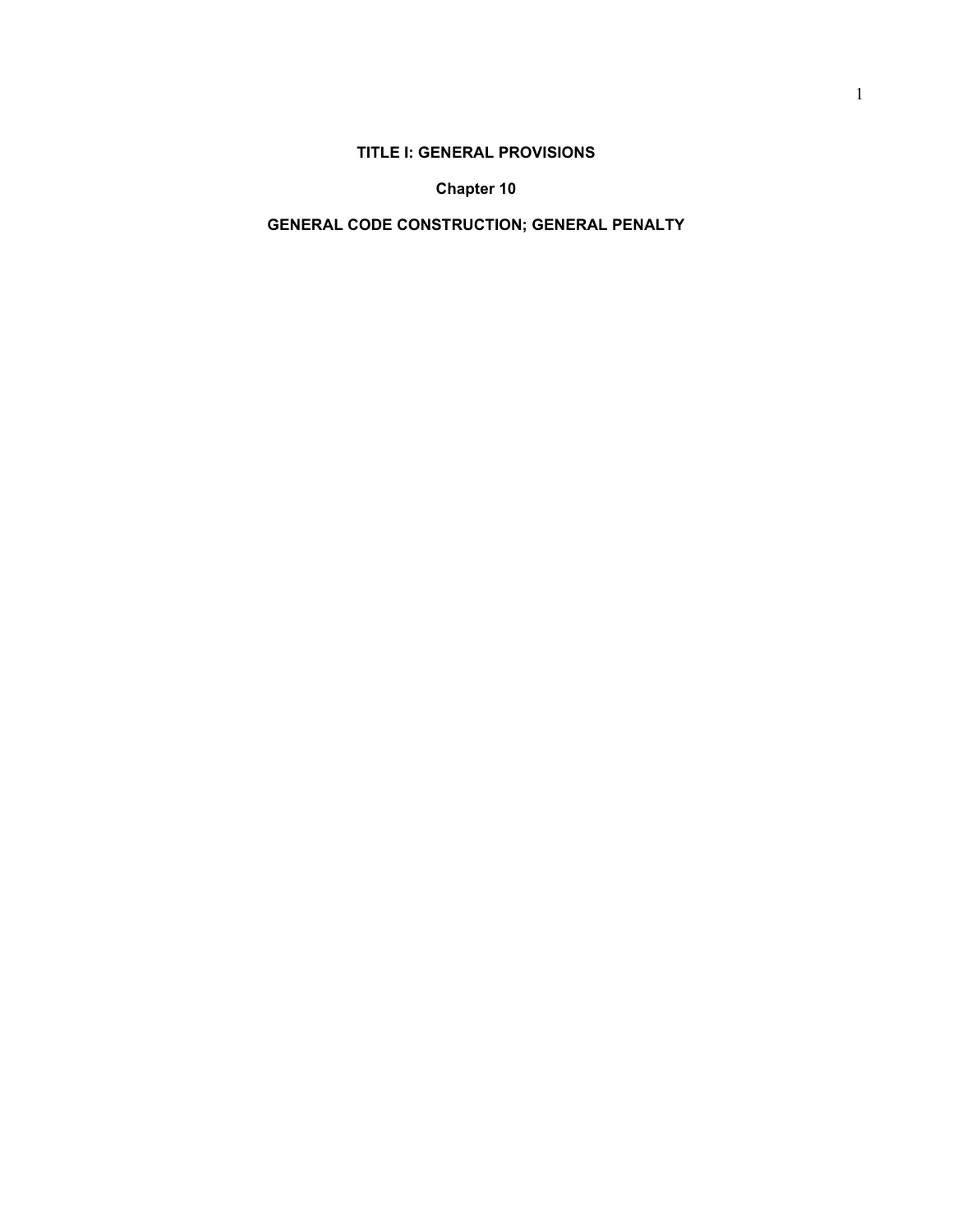# **CHAPTER 10: GENERAL CODE CONSTRUCTION; GENERAL PENALTY**

#### Section

- 10.01 Title of code
- 10.02 Interpretation
- 10.03 Application to future ordinances<br>10.04 Captions
- **Captions**
- 10.05 Definitions
- 10.06 Rules of interpretation<br>10.07 Severability
- Severability
- 10.08 Reference to other sections
- 10.09 Reference to offices<br>10.10 Errors and omissions
- Errors and omissions
- 10.11 Official time
- 10.12 Reasonable time; computing time<br>10.13 Ordinances repealed
- 10.13 Ordinances repealed<br>10.14 Ordinances unaffecte
- 10.14 Ordinances unaffected<br>10.15 Effective date of ordina
- Effective date of ordinances
- 10.16 Repeal or modification of ordinances
- 10.17 Ordinances which amend code; effect of new ordinances
- 10.18 Section histories; section headings; statutory references<br>10.19 Continuation of existing ordinances
- Continuation of existing ordinances
- 10.99 General penalty

# **' 10.01 TITLE OF CODE.**

This codification of ordinances by and for the Town of Robbins shall be designated as the *Code of Robbins, North Carolina*, and may be so cited.

# **' 10.02 INTERPRETATION.**

Unless otherwise provided herein, or by law or implication required, the same rules of construction, definition and application shall govern the interpretation of this code as those governing the interpretation of state law.

# **' 10.03 APPLICATION TO FUTURE ORDINANCES.**

All provisions of Title I compatible with future legislation shall apply to ordinances hereafter adopted amending or supplementing this code unless otherwise specifically provided.

# **' 10.04 CAPTIONS.**

Headings and captions used in this code other than the title, chapter and section numbers are employed for reference purposes only and shall not be deemed a part of the text of any section.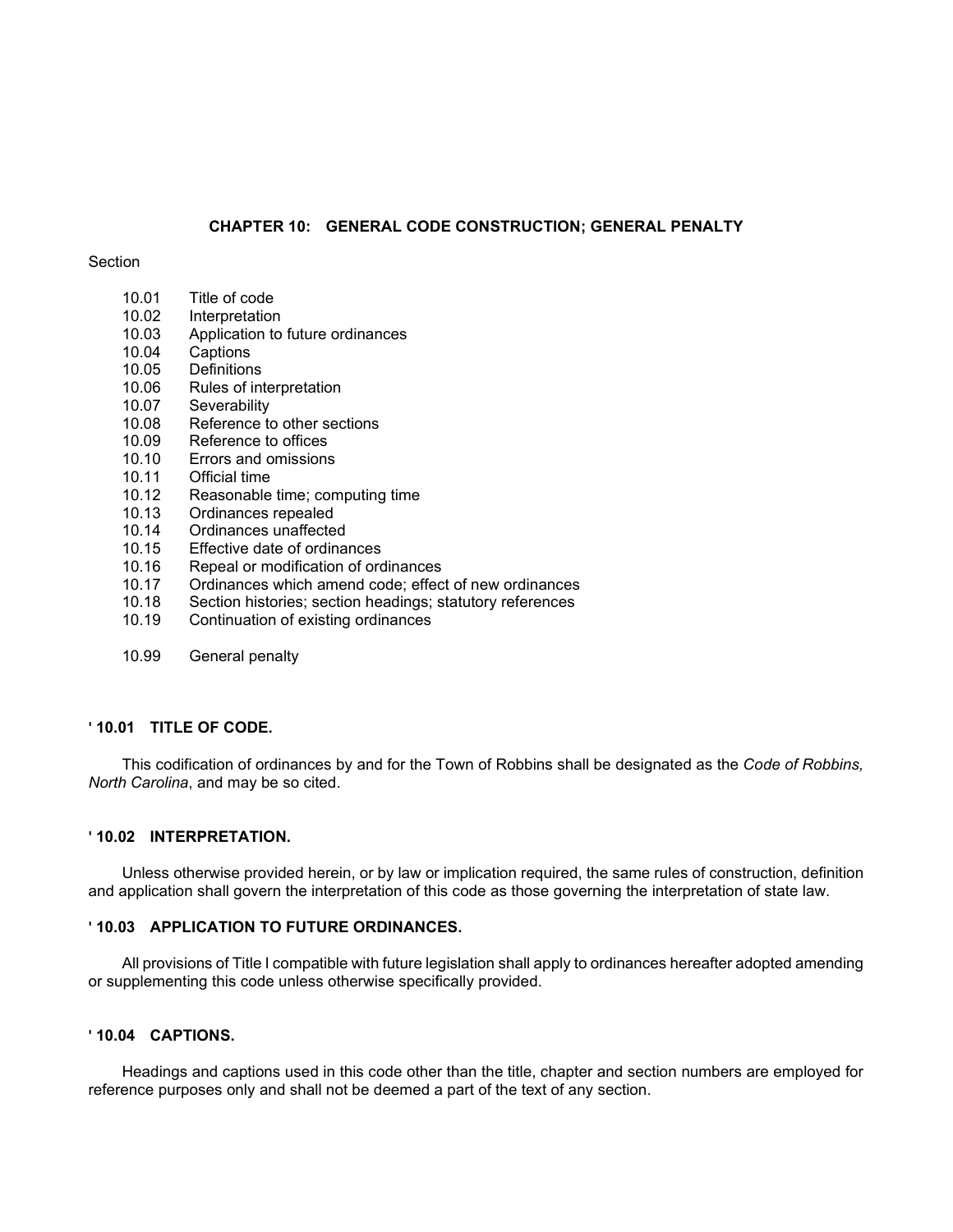## **' 10.05 DEFINITIONS.**

(A) *General rule.* Words and phrases shall be taken in their plain, or ordinary and usual sense. However, technical words and phrases having a peculiar and appropriate meaning in law shall be understood according to their technical import.

(B) *Definitions.* For the purpose of this code, the following definitions shall apply unless the context clearly indicates or requires a different meaning.

*CHARTER.* The Charter of the Town of Robbins, North Carolina.

*CODE, THIS CODE* or *THIS CODE OF ORDINANCES.* This municipal code as modified by amendment, revision and adoption of new titles, chapters or sections.

*COMPUTATION OF TIME.* The time within which an act is to be done shall be computed by excluding the first and the last day; and if the last day is Saturday, Sunday or a legal holiday, that day shall be excluded.

*BOARD.* The Mayor and Board, or governing body, of the Town of Robbins, North Carolina.

*COUNTY.* The County of Moore, North Carolina.

*G.S.* or *GENERAL STATUTES.* The latest edition of the *GENERAL STATUTES* of North Carolina, as amended.

*GOVERNOR.* The Governor of North Carolina.

JOINT AUTHORITY. Except as otherwise provided by law, all words giving a joint authority to three or more persons or officers shall be construed as giving the authority to a majority of persons or officers.

**LAND USE ADMINISTRATOR.** The person or persons who have been assigned to administer and enforce Ch. 152, the Unified Development Ordinance. See also ' 152.027.

*MAY.* The act referred to is permissive.

*MAYOR.* The Mayor of the Town of Robbins, North Carolina.

*MONTH.* A calendar month.

*OATH.* An affirmation in all cases in which, by law, an affirmation may be substituted for an oath, and in those cases the words *SWEAR* and *SWORN* shall be equivalent to the words *AFFIRM* and *AFFIRMED*.

*OFFICER, OFFICE, EMPLOYEE, COMMISSION* or *DEPARTMENT.* An officer, office, employee, commission or department of this municipality unless the context clearly requires otherwise.

*OWNER.* Applied to any property, shall include any part owner, joint owner, tenant in common, joint tenant or tenant by the entirety, of the whole or a part of the property.

**PERSON.** Extends to and includes person, persons, firm, corporation, copartnership, trustee, lessee or receiver. Whenever used in any clause prescribing and imposing a penalty, the terms *PERSON* or *WHOEVER* as applied to any unincorporated entity shall mean the partners or members thereof, and as applied to corporations, the officers or agents thereof.

**PERSONAL PROPERTY.** Every species of property except real property.

*PRECEDING* or *FOLLOWING.* Next before or next after, respectively.

*PROPERTY.* Includes real and personal property.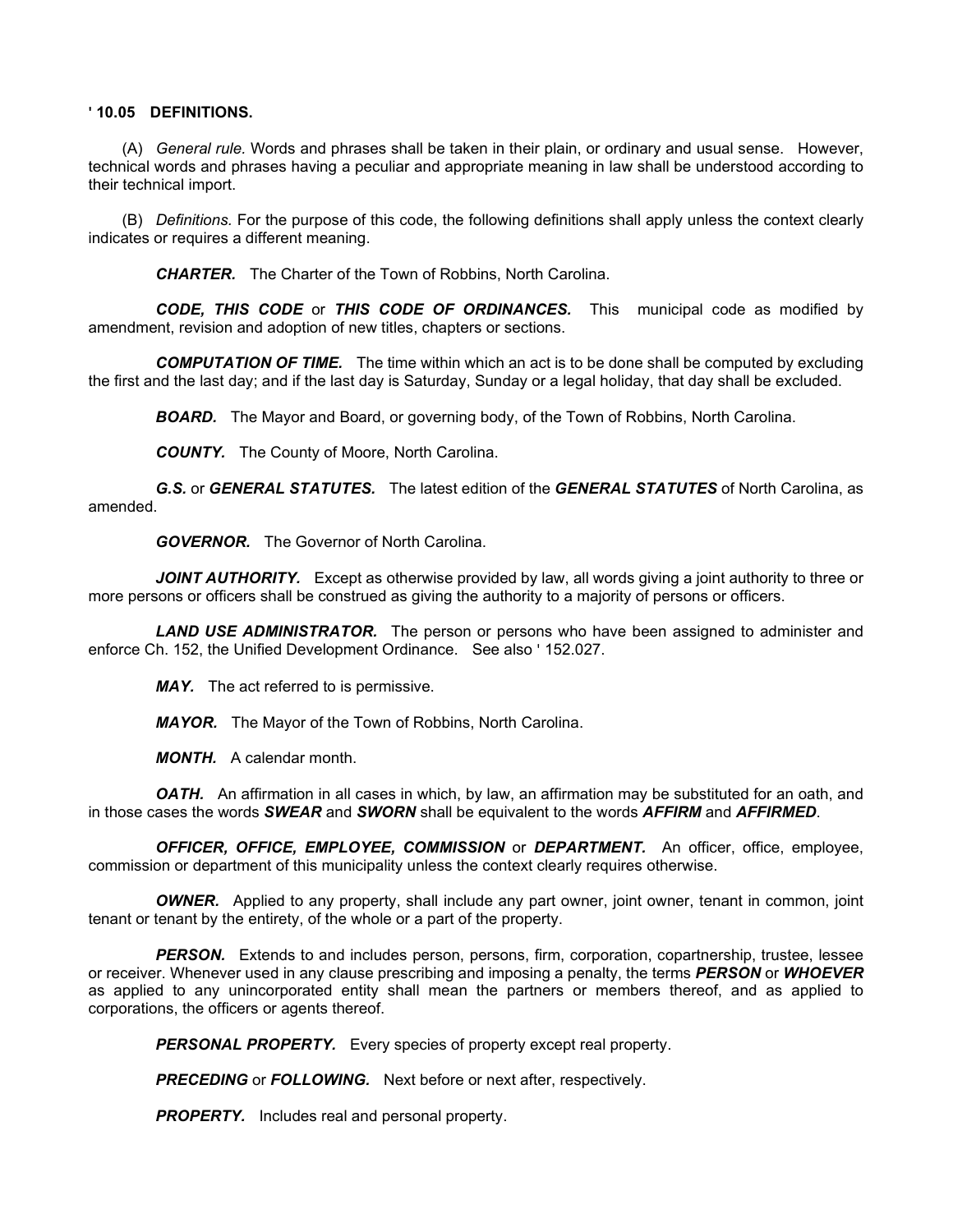*REAL PROPERTY.* Includes lands, tenements and hereditaments.

*SHALL.* The act referred to is mandatory.

**SIDEWALK.** Any portion of a street between the curbline and the adjacent property line intended for the use of pedestrians.

*SIGNATURE* or *SUBSCRIPTION.* Includes a mark when the person cannot write.

*STATE.* The State of North Carolina.

*STREET.* Any public way, road, highway, street, avenue, boulevard, parkway, dedicated alley, lane, viaduct, bridge and the approaches thereto within the town and shall mean the entire width of the right-of-way between abutting property lines.

*SUBCHAPTER.* A division of a chapter, designated in this code by a heading in the chapter analysis and a capitalized heading in the body of the chapter, setting apart a group of sections related by the subject matter of the heading. Not all chapters have *SUBCHAPTERS*.

**TENANT** or **OCCUPANT.** When applied to a building or land, shall include any person who occupies the whole or a part of the building or land, whether alone or with others.

*TOWN.* The Town of Robbins, in the County of Moore, North Carolina.

*WRITTEN.* Any representation of words, letters or figures, whether by printing or otherwise.

**YEAR.** A calendar year, unless otherwise expressed. (Ord. 217, passed 12-13-2012) *Statutory reference: Computation of time, see G.S. ' 1-593*

# **' 10.06 RULES OF INTERPRETATION.**

The construction of all ordinances of this town shall be by the following rules, unless the construction is plainly repugnant to the intent of the legislative body or of the context of the same ordinance.

(A) *AND or OR.* Either conjunction shall include the other as if written Aand/or@, if the sense requires it.

(B) *Acts by assistants.* When a statute or ordinance requires an act to be done which may lawfully also be done by an assistant, references to the principal shall be deemed to also include his or her assistants.

(C) *Gender; singular and plural; tenses.* Words denoting the masculine or feminine genders shall be deemed to include the masculine, feminine and neuter genders; words in the singular shall include the plural and words in the plural shall include the singular; the use of a verb in the past or present tense shall include the future, if applicable.

(D) *General term.* A general term following specific enumeration of terms is not to be limited to the class enumerated unless expressly so limited. (Ord. 217, passed 12-13-2012)

# **' 10.07 SEVERABILITY.**

If any provision of this code as now or later amended or its application to any person or circumstance is held invalid, the invalidity does not affect other provisions that can be given effect without the invalid provision or application.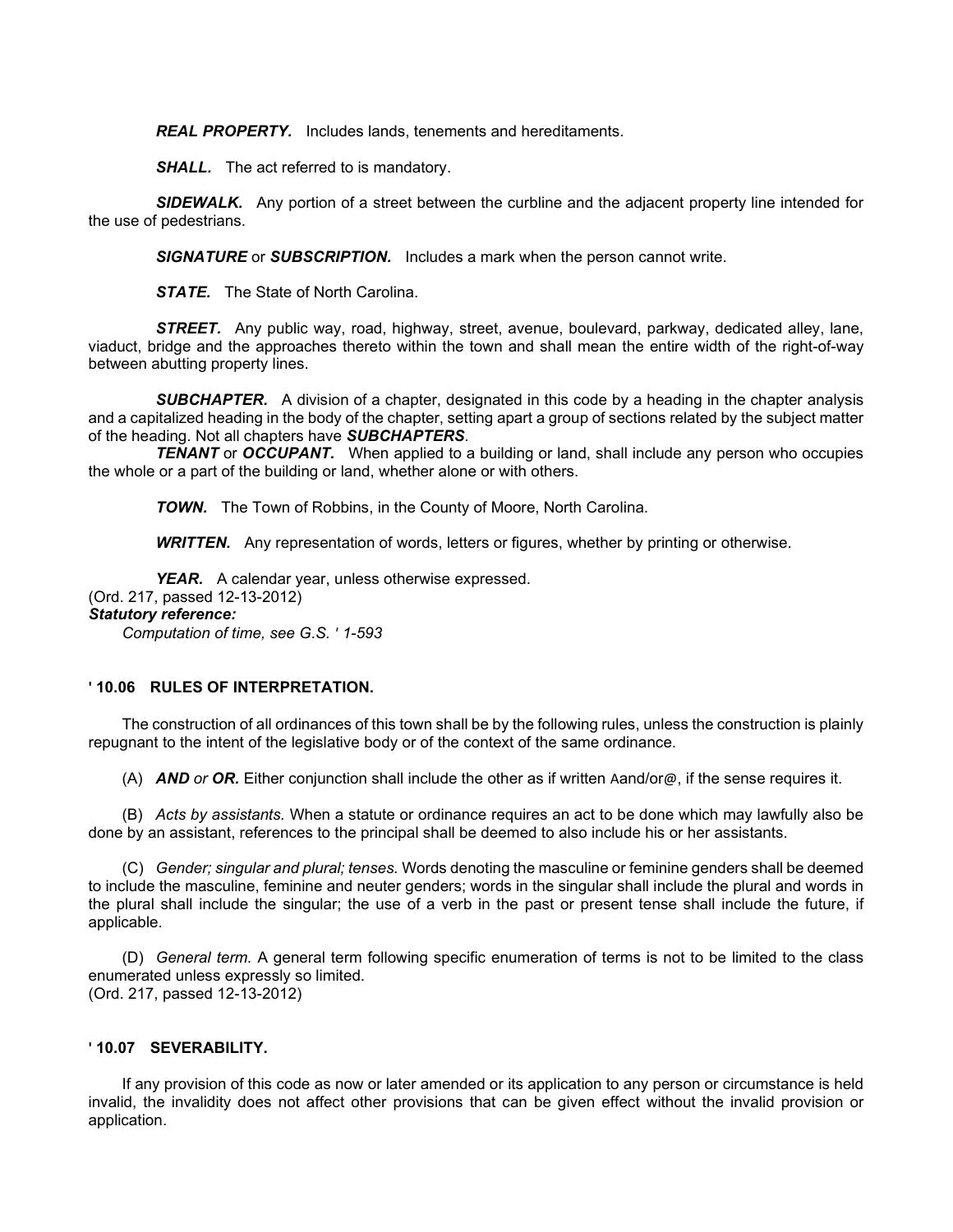# **' 10.08 REFERENCE TO OTHER SECTIONS.**

Whenever in one section reference is made to another section hereof, that reference shall extend and apply to the section referred to as subsequently amended, revised, recodified or renumbered unless the subject matter is changed or materially altered by the amendment or revision.

### **' 10.09 REFERENCE TO OFFICES.**

Reference to a public office or officer shall be deemed to apply to any office, officer or employee of this town exercising the powers, duties or functions contemplated in the provision, irrespective of any transfer of functions or change in the official title of the functionary.

### **' 10.10 ERRORS AND OMISSIONS.**

If a manifest error is discovered, consisting of the misspelling of any words; the omission of any word or words necessary to express the intention of the provisions affected; the use of a word or words to which no meaning can be attached; or the use of a word or words when another word or words was clearly intended to express the intent, that spelling shall be corrected and the word or words supplied, omitted or substituted as will conform with the manifest intention, and the provisions shall have the same effect as though the correct words were contained in the text as originally published. No alteration shall be made or permitted if any question exists regarding the nature or extent of the error.

#### **' 10.11 OFFICIAL TIME.**

The official time, as established by applicable state and federal laws, shall be the official time within this town for the transaction of all municipal business.

#### **' 10.12 REASONABLE TIME; COMPUTING TIME.**

(A) In all cases where an ordinance requires an act to be done in a reasonable time or requires reasonable notice to be given, reasonable time or notice shall be deemed to mean the time which is necessary for a prompt performance of the act or the giving of the notice.

(B) In computing any period of time in which an act is to be done, the first day of the act from which the designated time period begins to run is not to be included. The last day of the period so computed is to be included, unless it is a Saturday, Sunday or a legal holiday when the town hall is closed for transactions, in which event the period runs until the end of the next day which is not a Saturday, Sunday, or a legal holiday when the town hall is closed for transactions. When the period of time prescribed or allowed is less than seven days, intermediate Saturdays, Sundays, and holidays shall be excluded in the computation. A half holiday shall be considered as other days and not as a holiday.

(Ord. 223, passed 12-13-2012)

#### **' 10.13 ORDINANCES REPEALED.**

This code, from and after its effective date, shall contain all of the provisions of a general nature pertaining to the subjects herein enumerated and embraced. All prior ordinances pertaining to the subjects treated by this code shall be deemed repealed from and after the effective date of this code.

#### **' 10.14 ORDINANCES UNAFFECTED.**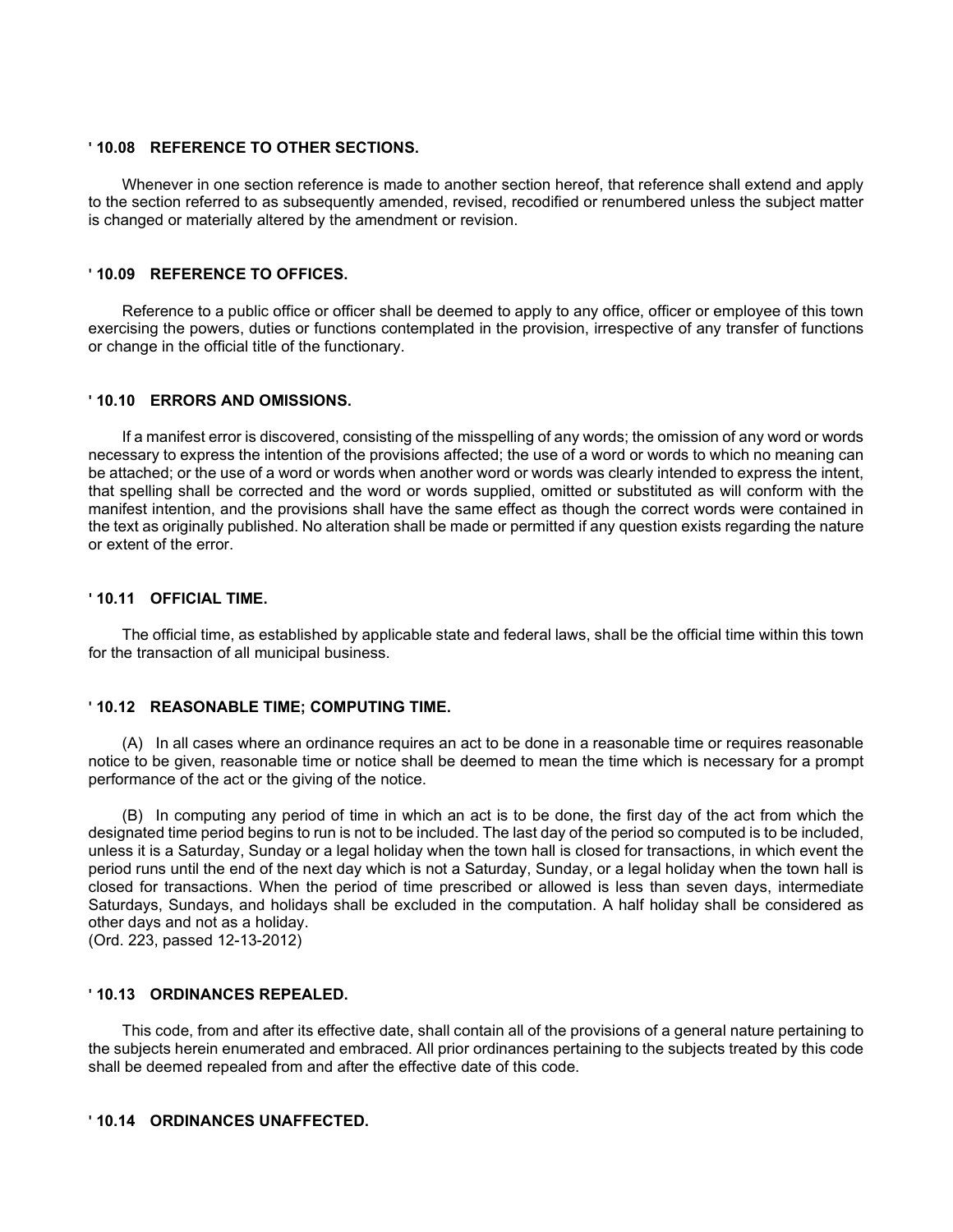(A) All ordinances of a temporary or special nature and all other ordinances pertaining to subjects not embraced in this code shall remain in full force and effect unless herein repealed expressly or by necessary implication.

(B) Nothing in this code or the ordinance adopting this code shall be construed to repeal or otherwise affect the validity of any of the following:

(1) Any offense or act committed or done or any penalty or forfeiture incurred or any contract or right established or accruing before the effective date of this code;

(2) Any ordinance or resolution promising or guaranteeing the payment of money for the town or authorizing the issuance of any bonds of the town or any evidence of the town's indebtedness;

(3) Any contract or obligation assumed by the town;

(4) Any ordinance fixing the salary of any town officer or employee;

(5) Any right or franchise granted by the town;

(6) Any ordinance dedicating, naming, establishing, locating, relocating, opening, widening, paving and the like, any street or public way in the town;

- (7) Any appropriation ordinance;
- (8) Any ordinance which, by its own terms, is effective for a stated or limited term;
- (9) Any ordinance providing for local improvements and assessing taxes therefor;
- (10) Any zoning ordinance or zoning map amendment;
- (11) Any ordinance dedicating or accepting any subdivision plat;
- (12) Any ordinance describing or altering the boundaries of the town;

(13) The administrative ordinances or resolutions of the town not in conflict or inconsistent with the provisions of this code;

(14) Any ordinance levying or imposing taxes not included herein;

(15) Any ordinance establishing or prescribing street grades in the town; and/or

(16) Any personnel ordinance.

(C) Nor shall any ordinance be construed to revive any ordinance or part thereof that has been repealed by a subsequent ordinance which is repealed by this chapter; and all ordinances are hereby recognized as continuing in full force and effect to the same extent as if set out at length herein.

### *Statutory reference:*

*Statutes not repealed by General Statutes, see G.S. ' 164-7*

#### **' 10.15 EFFECTIVE DATE OF ORDINANCES.**

All ordinances passed by the legislative body requiring publication shall take effect from and after the due publication thereof, unless otherwise expressly provided. Ordinances not requiring publication shall take effect from their passage, unless otherwise expressly provided.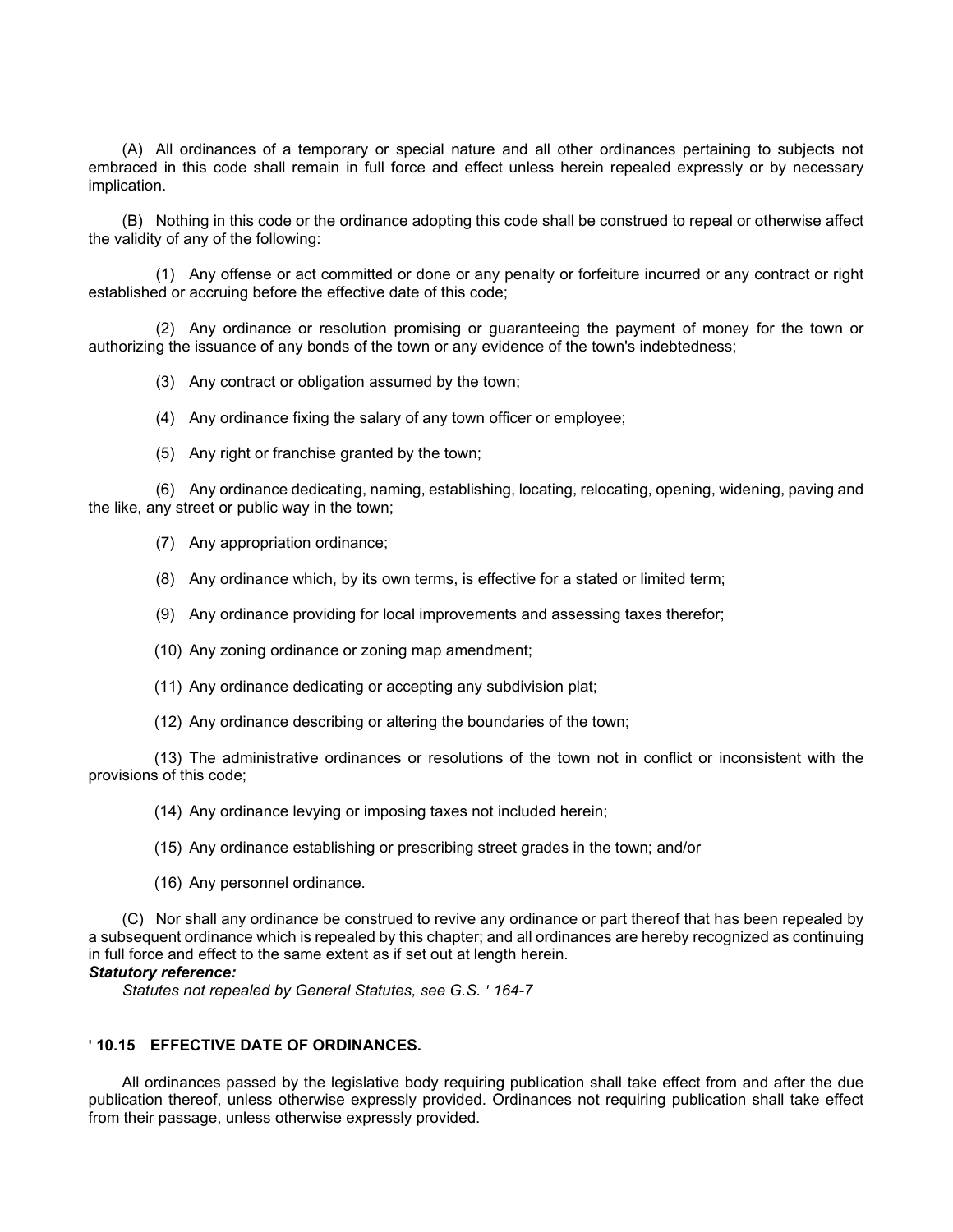# **' 10.16 REPEAL OR MODIFICATION OF ORDINANCES.**

(A) Whenever any ordinance or part of an ordinance shall be repealed or modified by a subsequent ordinance, the ordinance or part of an ordinance thus repealed or modified shall continue in force until the due publication of the ordinance repealing or modifying it when publication is required to give effect thereto, unless otherwise expressly provided.

(B) No suit, proceedings, right, fine, forfeiture or penalty instituted, created, given, secured or accrued under any ordinance previous to its repeal shall in any way be affected, released or discharged, but may be prosecuted, enjoyed and recovered as fully as if the ordinance had continued in force unless it is otherwise expressly provided.

(C) When any ordinance repealing a former ordinance, clause or provision shall be itself repealed, the repeal shall not be construed to revive the former ordinance, clause or provision, unless it is expressly provided.

# **' 10.17 ORDINANCES WHICH AMEND CODE; EFFECT OF NEW ORDINANCES.**

(A) All ordinances passed subsequent to this code which amend, repeal or in any way affect this code may be numbered in accordance with the numbering system hereof and printed for inclusion herein. When subsequent ordinances repeal any chapter, section or division, or any portion thereof, the repealed portions may be excluded from this code by omission from reprinted pages. The subsequent ordinances as numbered and printed, or omitted in the case of repeal, shall be prima facie evidence that the subsequent ordinances numbered or omitted are readopted as a new code by the town.

(B) Amendments to any of the provisions of the code shall be made by amending provisions by specific reference to the section number of this code in language substantially similar to the following: ASection of the Code of Ordinances, Town of Robbins, North Carolina, is hereby amended as follows....@ The new provisions shall then be set out in full as desired.

(C) If a new section not heretofore existing in the code is to be added, language substantially similar to the following shall be used: AThe Code of Ordinances, Town of Robbins, North Carolina, is hereby amended by adding a section, to be numbered , which section shall read as follows:....@ The new section shall then be set out in full as desired.

(D) All sections, articles chapters or provisions desired to be repealed must be specifically repealed by section, article or chapter number, as the case may be. (Ord. 217, passed 12-13-2012)

# **' 10.18 SECTION HISTORIES; SECTION HEADINGS; STATUTORY REFERENCES.**

(A) As histories for the code sections, the specific number and passage date of the original ordinance and any and all amending ordinances, are listed following the text of the code section. Example: (Ord. 10, passed 5-13-1960; Ord. 15, passed 1-1-1970; Ord. 20, passed 1-1-1980; Ord. 25, passed 1-1-1985)

(B) (1) A statutory cite included in the history indicates that the text of the section reads substantially the same as the statute. Example:

(G.S. ' 160A-11) (Ord. 10, passed 1-17-1980; Ord. 20, passed 1-1-1985)

(2) A statutory cite set forth as a Astatutory reference@ following the text of the section indicates that the reader should refer to that statute for further information. Example:

### **' 39.01 PUBLIC RECORDS AVAILABLE**.

This municipality shall make available to any person for inspection or copying all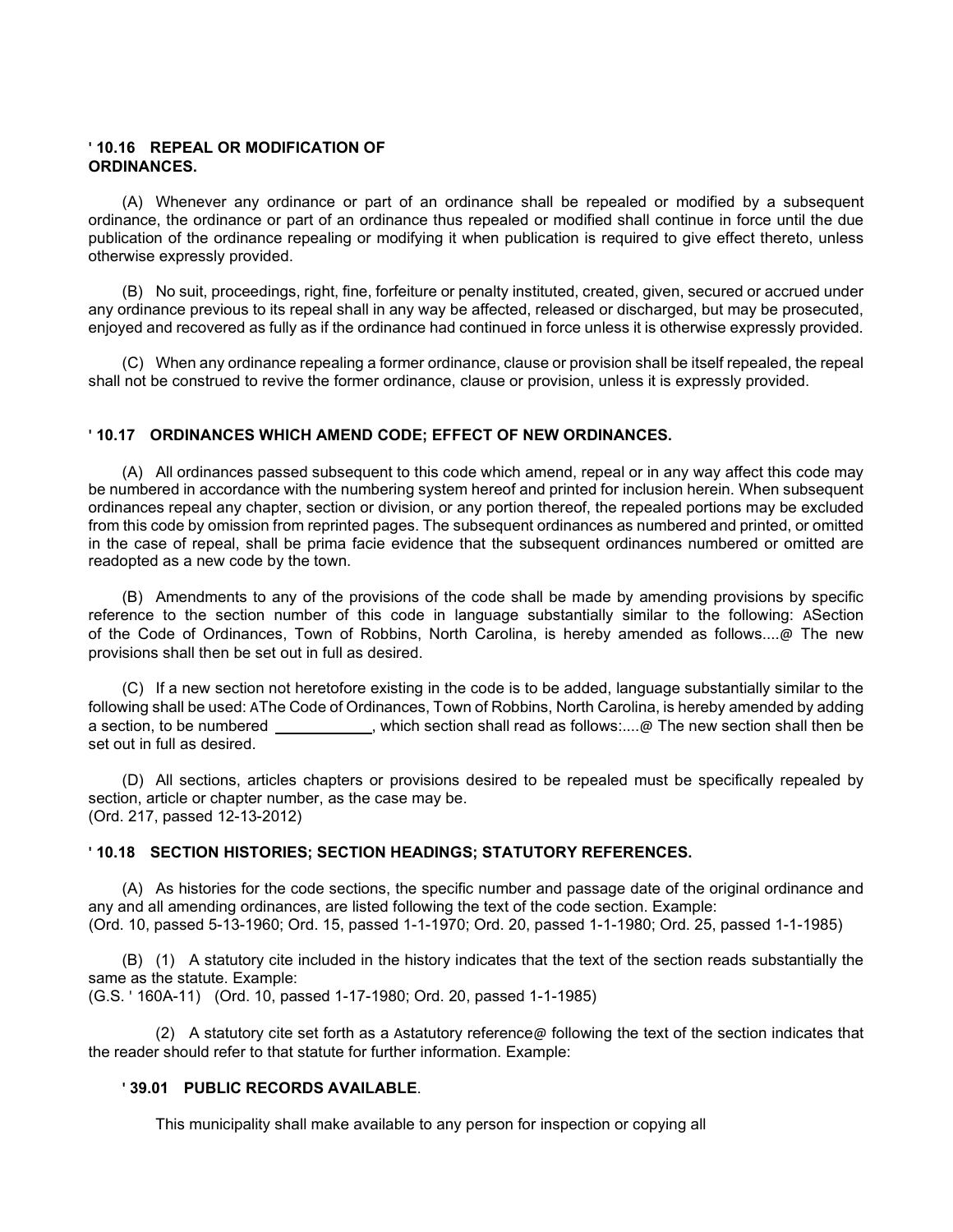public records, unless otherwise exempted by state law. *Statutory reference: Inspection of public records, see G.S. '' 132-1 et seq.*

(C) If a section of this code is derived from the prior code of ordinances of the town, the prior code section number shall be indicated in the history by (1993 Code, '\_\_\_\_\_). The history notes following sections and the references scattered throughout the code are not part of the code, but are merely for the benefit for the user of the code.

# **' 10.19 CONTINUATION OF EXISTING ORDINANCES.**

The provisions appearing in this code, so far as they are the same as ordinances adopted prior to this code and included herein, shall be considered as continuations thereof, and not as new enactments. (1993 Code, ' 10.04)

# **' 10.99 GENERAL PENALTY.**

Except as otherwise provided in this code:

(A) In accordance with G.S. ' 14-4:

(1) A violation of an ordinance regulating the operation or parking of vehicles shall be an infraction and shall subject the offender to a criminal penalty of not more than \$50; and

(2) Violation of any of the following provisions of this code shall be a Class 3 misdemeanor and shall subject the offender to a criminal fine of not more than \$500.

- (a) Chapter 90, "Nuisances,"
- (b) Chapter 91, "Streets and Sidewalks,"
- (c) Chapter 93, "Animal Control,"
- (d) Chapter 115, "Farmers Day,"
- (e) Chapter 150, "Miscellaneous Offenses,"
- (f) Chapter 131, "Littering," and
- (g) Chapter 132, "Graffiti Control."

A violation of any other provision of this code shall not be a Class 3 misdemeanor and shall not be subject to a criminal fine.

(B) A violation of any of the provisions of this code shall subject the offender to a civil penalty in an amount to be determined in accordance with the following standards:

(1) In determining the amount of the civil penalty assessment, the following factors shall be considered and the decision levying a civil penalty shall cite those factors deemed applicable:

- (a) Whether the violation poses or could pose a threat to the public health or to private property;
- (b) The duration and gravity of the violation;
- (c) The cost of rectifying the damage;
- (d) The amount of money saved by noncompliance;
- (e) Whether the violation was committed willfully or intentionally, negligently, or as the result of an unforeseeable or unavoidable accident;
- (f) Whether the violator promptly ceased the violation upon notice by the Town and took whatever steps were reasonably possible to limit or correct any damage caused by the violation;
- (g) The prior record of the violator in complying or failing to comply with the provisions of this code or any of its requirements, including violations of any conditions and safeguards established in connection